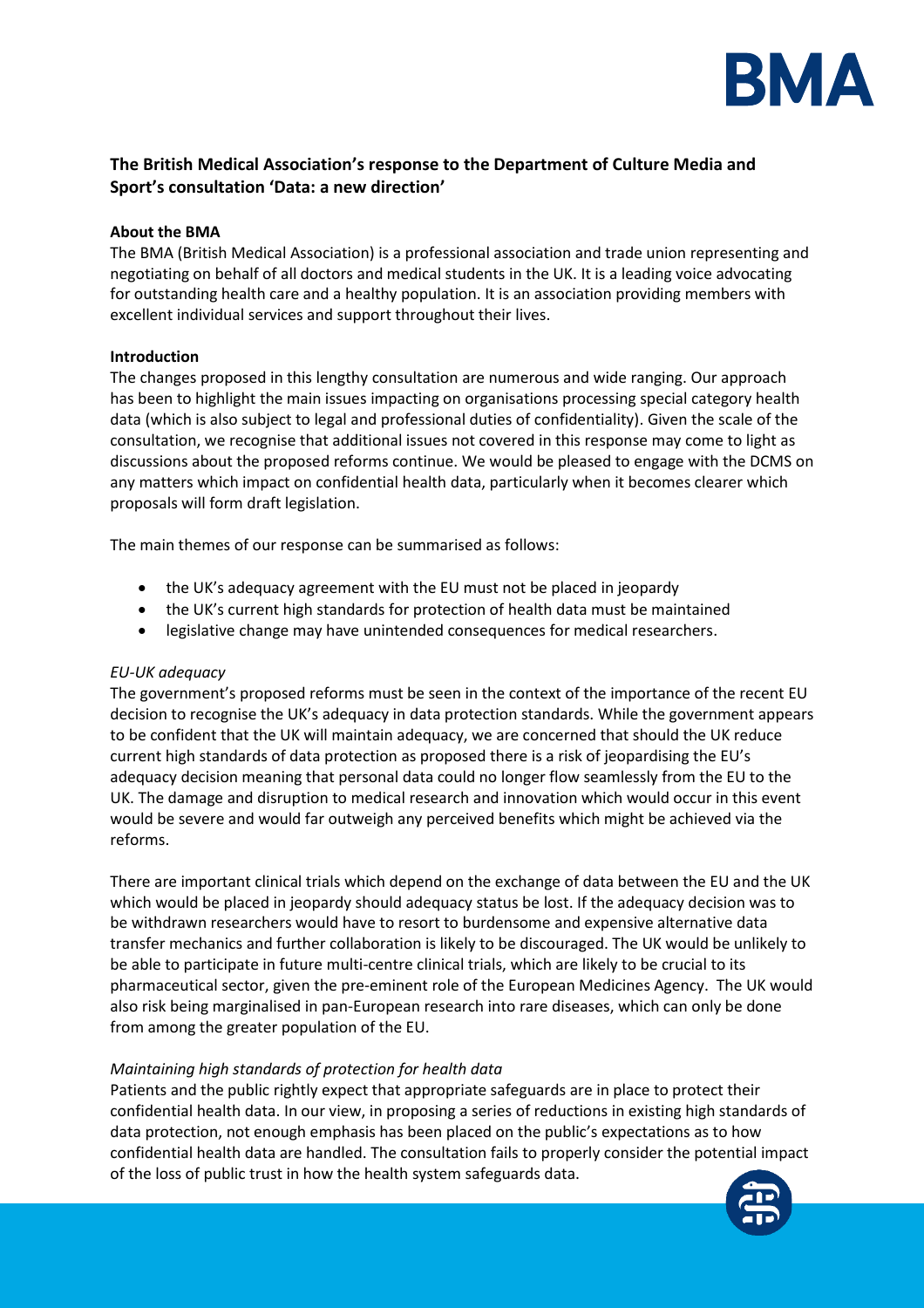

We are deeply concerned that the consistent theme throughout the consultation is an erosion of fundamental privacy rights and current high standards of protection for health data which risks a loss of public trust in data use. If such a loss of trust occurs it would be to the detriment of data quality both for safety and effectiveness of individual care and for research and scientific development. Building and maintaining public trust is an essential element in maximising participation in research and innovation.

# *Unintended consequences of legislative change*

Many of the issues covered in the consultation which relate to the processing of health data do not require legislative change. In fact, legislative change may have negative consequences which we urge the government to avoid. Where doubt exists about the lawfulness of processing data under UK GDPR much of the uncertainty could be resolved through additional guidance or clarification from the ICO (or appropriate sector-specific body).

#### **Chapter 1: Reducing barriers to responsible innovation**

#### **Research purposes**

*Q1.2.2 To what extent do you agree that creating a statutory definition of 'scientific research' would result in greater certainty for researchers?* 

#### **○** Strongly disagree

We suggest that there would be challenges with creating a simple statutory definition of scientific research because it would have to be either:

- so tightly drawn as to exclude legitimate areas of research; or
- so widely drawn, in order to avoid this, that it encompasses activities by commercial organisations that would risk undermining the trust of patients in the process and weaken their vital engagement in medical research whilst not providing the certainty the government says is its objective.

*Q1.2.4 To what extent do you agree that identifying a lawful ground for personal data processing for research purposes creates barriers for researchers?*

#### ○ Strongly disagree

We are not aware that medical researchers are currently experiencing difficulties in establishing a lawful basis to process special category health data under UK GDPR. There appears to be little evidence of appetite for legislative change amongst the medical research community. The creation of unnecessary uncertainty about the lawful grounds for processing health data must be avoided. Such a step is likely to inhibit medical researchers in data use rather than encourage them, for fear of breaching the law (and professional obligations). It would also undermine the confidence of patients and the public in medical research, which is so vital to its continued success.

The Health Research Authority (HRA), the Medical Research Council (MRC) and others provide clear guidance which sets out the relevant lawful bases as follows:

- public authorities, such as NHS organisations and universities, can use 'task in the public interest' (Article 6(1)(e);
- charitable research organisations and commercial companies can use 'legitimate interests' (Article  $6(1)(f)$ ;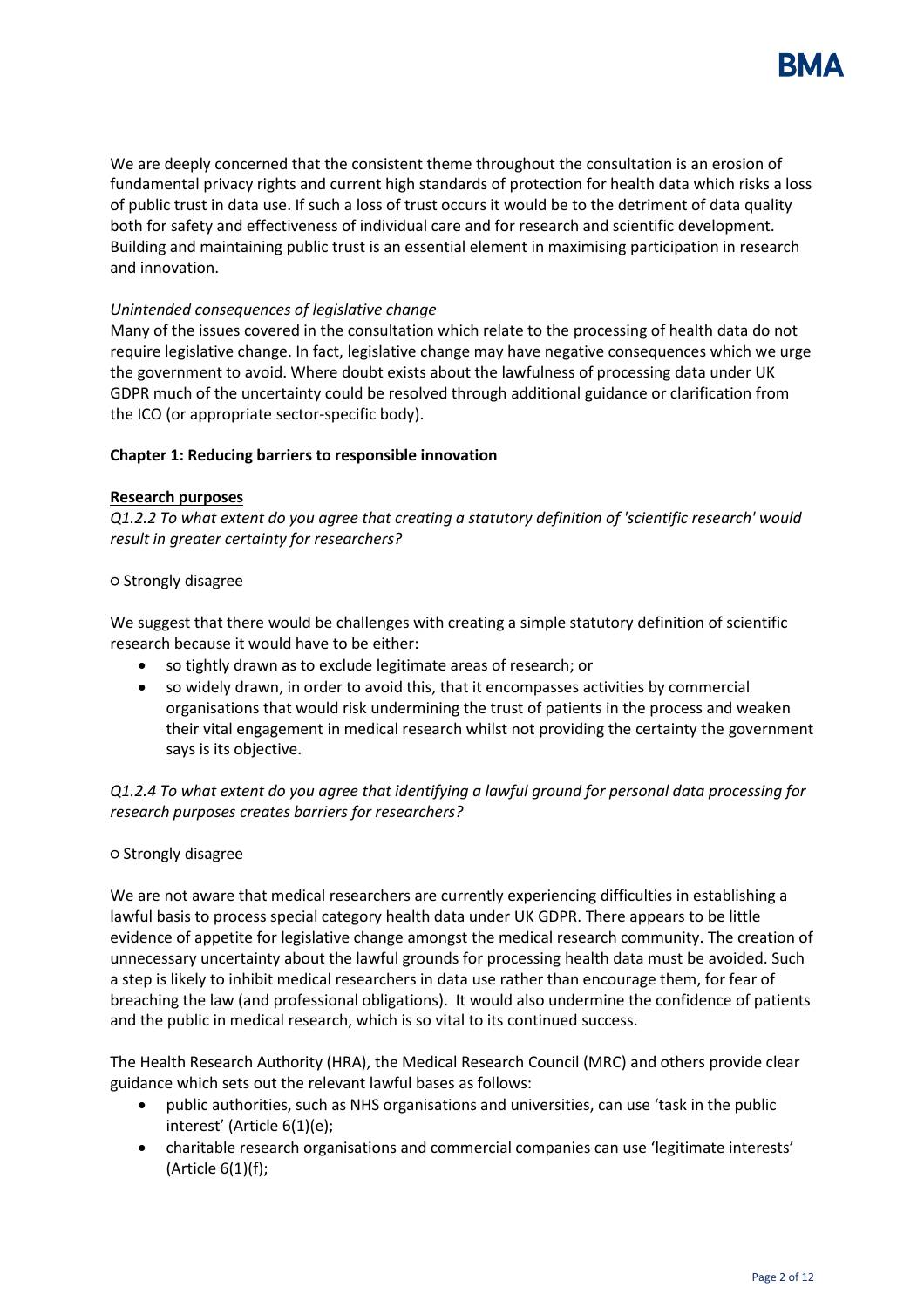

• organisations participating in clinical trials can use 'compliance with a legal obligation' (Article 6(1)(c) (because of the legal requirement to prepare patient safety reports).

In addition, the Article 9 basis, required for processing special category health data, is:

• 'scientific or historical research purposes' (Article 9(j) (in accordance with the safeguards for data subjects in Article 89)).

UK GDPR therefore does not present barriers to researchers using health data for medical research purposes. Prior to the introduction of GDPR, medical researchers in the UK already operated within a set of rigorous standards for good research governance practice overseen by the Health Research Authority (HRA). Medical researchers must also comply with the common law duty of confidentiality alongside the professional and ethical standards set out by the General Medical Council.<sup>1</sup> Adherence to these standards means that it is generally not difficult for medical researchers to establish lawful grounds under UK GDPR.

*Q1.2.8 To what extent do you agree that it would benefit researchers to clarify that data subjects should be allowed to give their consent to broader arears of scientific research when it is not possible to fully identify the purpose of personal data processing at the time of data collection?*

### ○ Strongly disagree

The consultation suggests changes relating to the processing of data for research with the intention of providing greater certainty for researchers. One of the proposals is to put broad consent, as defined in Recital 33, on a legislative footing as lawful basis for processing. This proposal is unlikely to achieve the intended clarity for researchers. The likely (unintended) consequences would be to create legal uncertainty for researchers and reduce protections for health data as described below.

#### *GDPR requirements for consent*

It is questionable whether broad consent will meet the UK GDPR requirements for consent to be valid i.e. consent must be informed, specific and unambiguous. It is difficult to envisage how consent can both be broad and specific. Given the existing clear and certain lawful bases within GDPR for processing data for research – and which do not cause problems for health researchers - we suggest the introduction of broad consent will lead to unnecessary legal uncertainty.

It is helpful to refer to guidance from the Medical Research Council (MRC) and Health Research Authority (HRA) about the use of consent in medical research. Both the HRA and MRC (supported by advice from the ICO) are clear that consent should not be the legal basis for processing. Th[e HRA](https://www.hra.nhs.uk/planning-and-improving-research/policies-standards-legislation/data-protection-and-information-governance/gdpr-guidance/what-law-says/consent-research/)  [states:](https://www.hra.nhs.uk/planning-and-improving-research/policies-standards-legislation/data-protection-and-information-governance/gdpr-guidance/what-law-says/consent-research/) For the purposes of the UK GDPR, the legal basis for processing data for health and social care research should NOT be consent.

The reason for the expectation that consent is not the appropriate legal basis for research under UK GDPR is because there are certain rights afforded to data subjects that follow from consent and which cannot be applied in the context of health research without presenting researchers with significant challenges (some of which are explored below).

#### *Withdrawal of consent*

Article 7(3) of UK GDPR sets out that consent must be capable of being withdrawn without detriment to the data subject. The [ICO's advice about the right to withdraw consent](https://ico.org.uk/for-organisations/guide-to-data-protection/guide-to-the-general-data-protection-regulation-gdpr/consent/what-is-valid-consent/) states:

<sup>1</sup> General Medical Council (2010), *Good practice in research*; General Medical Council (2017), *Confidentiality: good practice in handling patient information*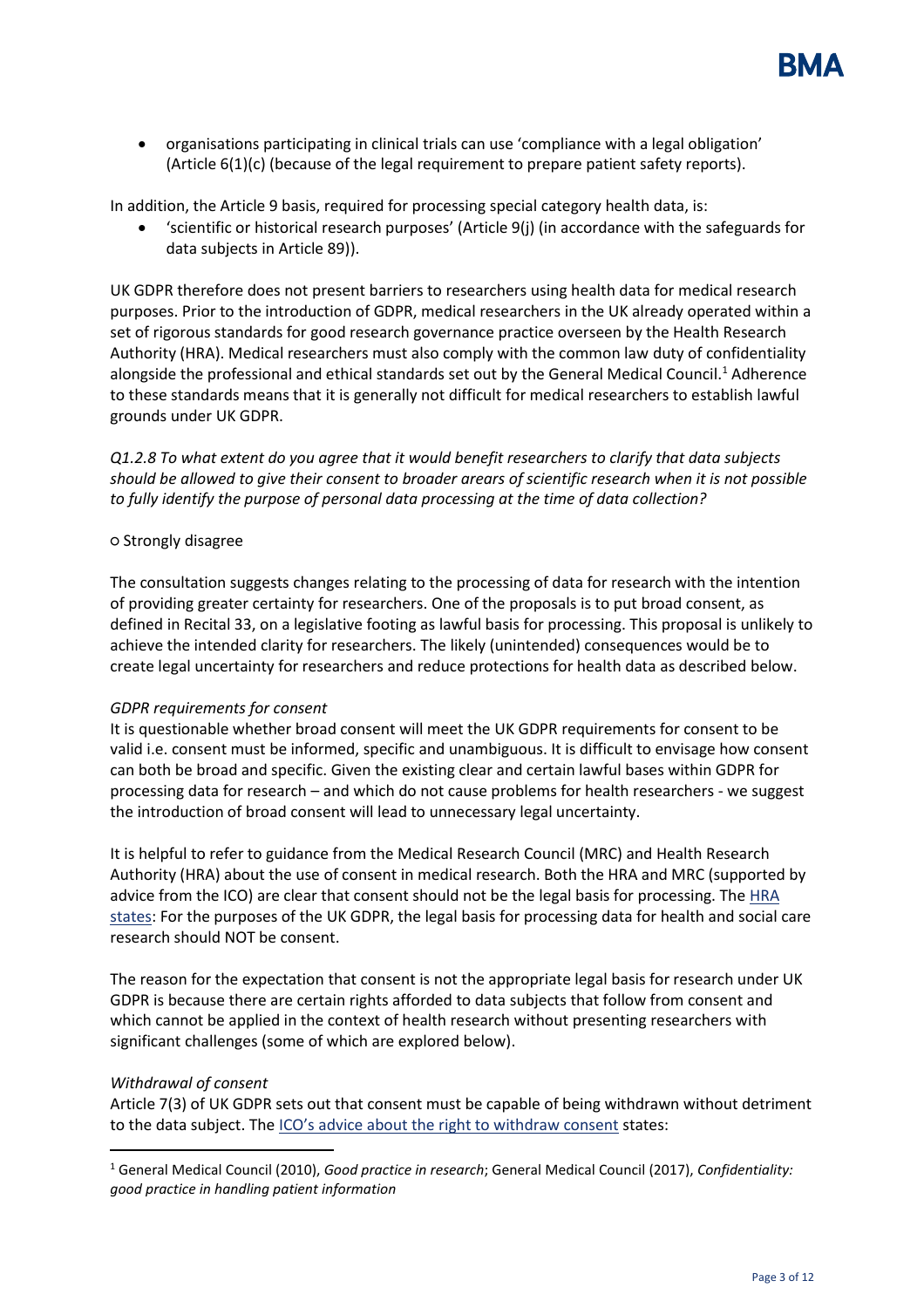

"If you would not be able to fully action a withdrawal of consent – for example because deleting data would undermine the research and full anonymisation is not possible – then you should not use consent as your lawful basis (or condition for processing special category data). Consent is only valid if the individual is able to withdraw it at any time."

It will clearly be problematic if a data subject withdraws their consent for data processing during a research project. Consequences include unreliable results which could limit the validity of the research project or lead to biased outcomes.

### *Risk of reduced safeguards for health data*

The Article 9 basis for processing special category health data - (Article 9(2)(j) 'scientific or historical research purposes') - requires compliance with the 'appropriate safeguards' set out in Article 89 (as supplemented by section 19 and Schedule 1 of the Data Protection Act 2018).

The HRA and MRC provide guidance to researchers about compliance with the safeguards which include: respect for data minimisation via the use of pseudonymisation techniques; that the processing must not cause distress to individuals; and that the processing must be 'in the public interest,' for example by being conducted in accordance with the UK Policy Framework for Health [and Social Care Research.](https://www.hra.nhs.uk/planning-and-improving-research/policies-standards-legislation/uk-policy-framework-health-social-care-research/)

The Article 89 safeguards are specifically attached to the Article 9(2)(j) grounds for lawful processing. Data subjects whose data are not processed under Article 9(2)(j) - but instead rely on broad consent would not benefit from the Article 89 safeguards. The addition of broad consent as a lawful basis for processing will therefore create a framework of inconsistent standards of protection when data are processed for research i.e. data subjects whose data are processed under Article 9(2)(j) will have additional safeguards applied to their data and those who provide broad consent will not.

#### *Power imbalance*

There is an expectation in UK GDPR that where a power imbalance between the data controller and the data subject exists, for example where the controller is a public authority (such as an NHS body) and the data subject is dependent on their services, then consent is inappropriate. While new legislation could potentially address this problem from a legal perspective, legislative change would not be necessary should researchers continue to use the existing, and more appropriate, lawful bases as described above.

# Interpretation of Recital 33

As it is expressed in Recital 33, our understanding is that 'broad' consent is broad only insofar as it might capture different research projects within a particular area of scientific research. This is reaffirmed by the ICO's advice which states that: "If you are seeking consent to process personal data for scientific research, this means you don't need to be as specific as for other purposes. However, [you should identify the general](https://ico.org.uk/for-organisations/guide-to-data-protection/guide-to-the-general-data-protection-regulation-gdpr/consent/what-is-valid-consent/) areas of research…"

The government's interpretation of Recital 33 is not clearly described. A wider interpretation to that of the ICO's (as above) would be highly problematic and damaging should it allow the data controllers to share personal health data with a variety of third parties for wide ranging purposes which will not be made known to the data subject. Under this interpretation of broad consent, the consent cannot be described as 'informed' and 'unambiguous' and would more likely be invalid under the current definition of consent in UK GDPR.

Such an approach creates critical problems with maintaining public trust in research through a lack of transparency and clarity about what individuals are being asked to consent to. The detrimental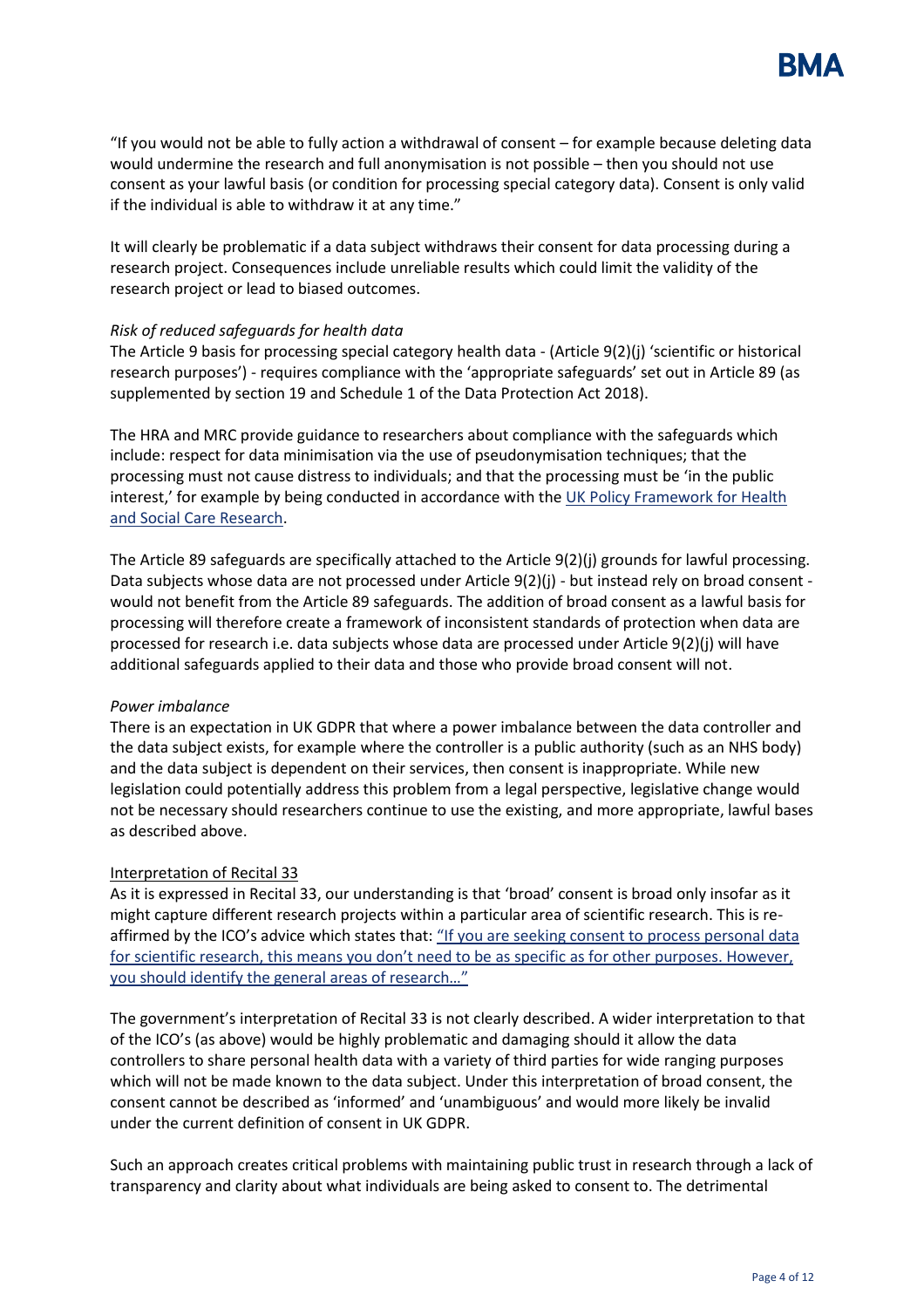

effects loss of trust would cause to the continuation and advancement of important medical research, which relies on public confidence and participation, must be avoided.

*Q1.2.10. To what extent do you agree with the proposals to disapply the current requirement for controllers who collected personal data directly from the data subject to provide further information to the data subject prior to any further processing, but only where that further processing is for a research purpose and where it would require a disproportionate effort to do so?*

### ○ Strongly disagree

We support an approach of co-production between researchers, academics, patients and the public. Co-production goes beyond the provision of information, it means that patients and the public are not simply participants in medical research but co-producers of it i.e. participation in the identification of research questions, formulation of the questions, data collection and promulgation of results. We believe this mitigates data misuse or spurious use.

This is particularly important because we are in an era where the public has greater awareness about data use (and misuse); in particular with recent prominence in the media of, for example, the arrival of GDPR, the Cambridge/Analytica/facebook scandal – and crucially, in terms of health data, the paused introduction of the GP Data for Planning and Research (GPDfPR) programme.

In our view, this question presents a false choice between disproportionate efforts to provide privacy information to data subjects and the disapplication of the requirement to provide information in its entirety. The transparency obligations enshrined in Articles 12 – 14 do not require contact to be made with each individual data subject – an approach that, in many cases, would indeed be considered disproportionate for medical researchers. Transparency obligations can, however, be satisfied by providing privacy information in more general terms and using different techniques such as use of relevant websites, social media, local newspapers, or notices displayed in relevant settings etc. The [ICO's guidance](https://ico.org.uk/for-organisations/guide-to-data-protection/guide-to-the-general-data-protection-regulation-gdpr/the-right-to-be-informed/are-there-any-exceptions/) recognises the distinction between contacting individuals and a more general approach to the provision of information:

"If you determine that providing privacy information to individuals is impossible, you must publish the privacy information (eg on your website), and you should carry out a DPIA."

Medical researchers can – and do - make reasonable efforts to bring any new uses of personal data to the attention of the relevant population by providing updates on the study website and/or the website of relevant charities (which are often partners in health research projects). While these efforts will not reach every data subject, they will reach some (or most) and the fact that efforts are being made to inform is an acknowledgement of the importance of maintaining public confidence in medical research which is critical to its success.

The overall effect is that more – not less – transparency and information provision about data use is expected and required to build and maintain public trust. It is significant that one of the criteria for the progression of the GP Data for Planning and Research (GPDfPR) data collection is a national communications campaign to increase public awareness of the programme. It therefore seems contradictory (and contrary to societal expectations) for the government to recognise the necessity of communication with patients to ensure a 'social licence' for GDPfPR while at the same time providing an exemption to transparency for other projects.

Any reduction in transparency requirements is a backward step in terms of promoting confidence in the use of health data. We would go further and strongly advocate for increased direct patient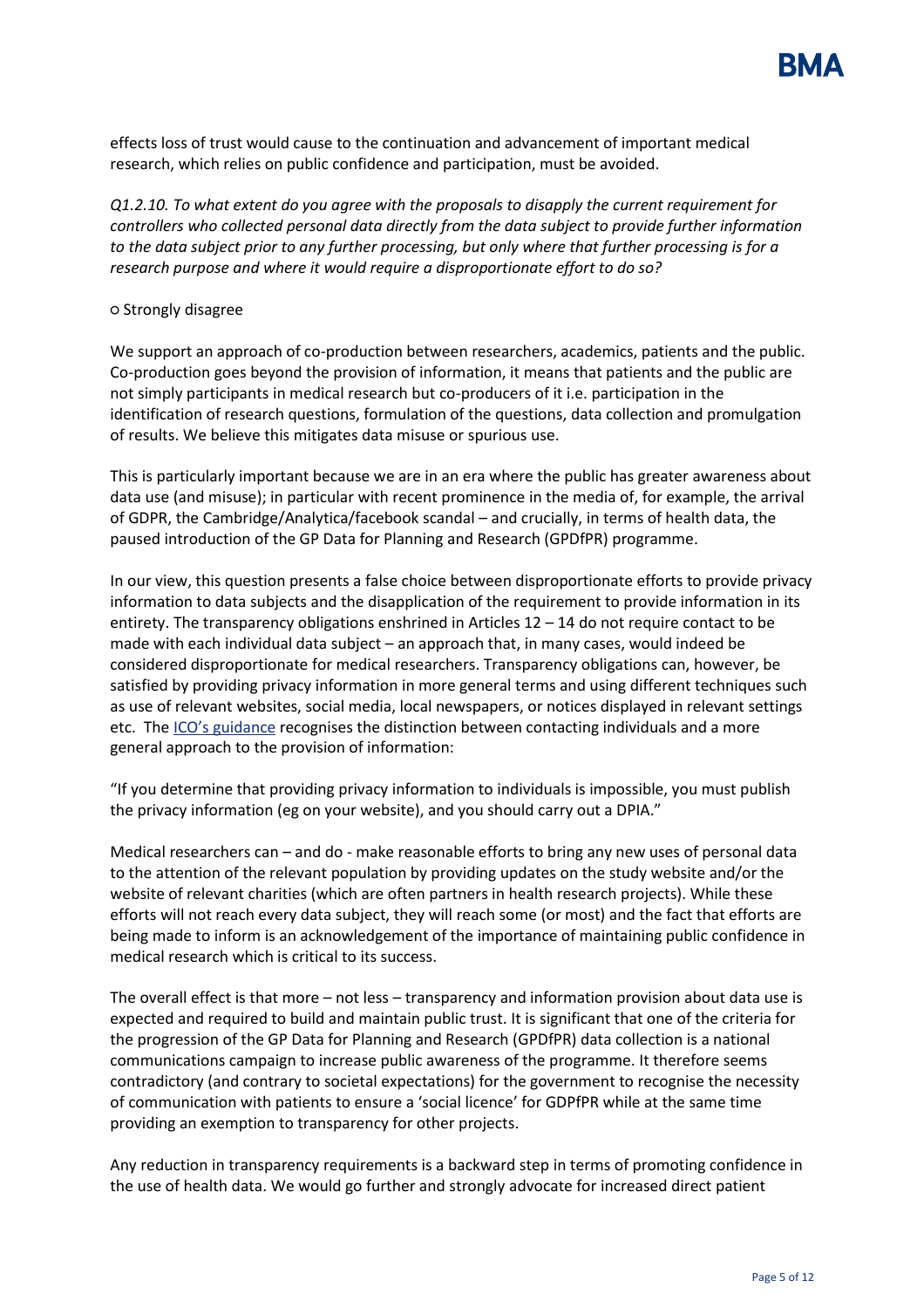

involvement and engagement in decisions about use of/access to health data. Support from relevant patient groups can significantly strengthen the public interest argument in permitting unconsented data access.

# **Further processing**

*Q1.3.3 To what extent do you agree that the government should seek to clarify when further processing can be undertaken by a controller different from the original controller?*

**○** Somewhat agree

Article 5(1)(b) and Recital 50 indicate that further processing for scientific and historical research purposes should be considered as compatible processing.

The issue which can cause uncertainty when processing data for research is when the data is transferred to a new data controller. Our understanding is that when there is a new data controller the Recital 50 presumption that research is a compatible purpose does not apply. In these circumstances the new data controller must identify a new Article 6(1) basis for processing. In other words, the presumption of compatibility applies only when there is no change in data controller.

It is our view, that clarification on this point could be achieved via guidance from the ICO without the need for legislative change.

*Q1.3.4 To what extent do you agree that the government should seek to clarify when further processing may occur when the original lawful ground was consent?*

○ Neither agree nor disagree

Our understanding is that when consent is the original lawful basis for processing no further processing can occur unless new consent is sought – to do otherwise would undermine fairness and transparency. This point is made in the [ICO's guidance](https://ico.org.uk/for-organisations/guide-to-data-protection/guide-to-the-general-data-protection-regulation-gdpr/lawful-basis-for-processing/) but could benefit from greater prominence where it is causing uncertainty. We are not aware it is causing a problem for medical researchers who rely on alternatives to consent as their GDPR lawful basis for the reasons set out earlier in our response.

# **Legitimate interests**

*Q1.4.1. To what extent do you agree with the proposal to create a limited, exhaustive list of legitimate interests for which organisations can use personal data without applying the balancing test?* 

○ Strongly disagree

An essential part of the concept of legitimate interests is the balance between the interests of the data controller and the rights of the individual. A legitimate interests assessment (LIA) therefore helps to ensure that the need to collect and use data is balanced against any risks to individuals. As stated [by the ICO,](https://ico.org.uk/for-organisations/guide-to-data-protection/guide-to-the-general-data-protection-regulation-gdpr/legitimate-interests/how-do-we-apply-legitimate-interests-in-practice/) the more sensitive or 'private' the data, for example health data, the more likely the processing is to be considered intrusive or to create significant risks to the individual's rights.

There is a lack of detail about the exact circumstances when the legitimate interests balancing test might automatically be treated as falling in favour of processing, particularly where health data is concerned. In any event, a disapplication from conducting an LIA when an organisation wishes to process special category health data reduces organisational accountability and transparency. We do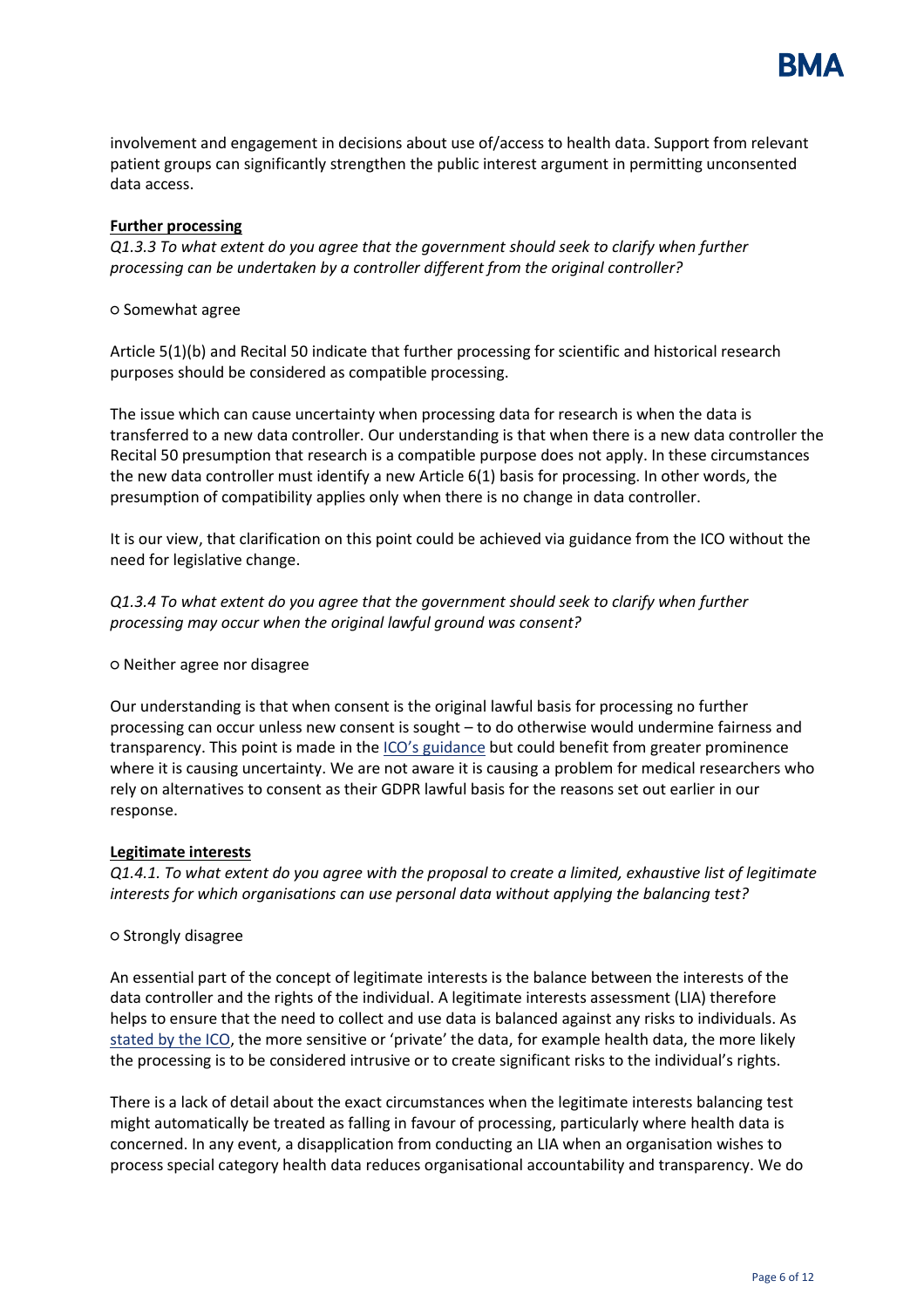

not support removal of a safeguard which helps to protect the interests of those involved in research and represents good practice in data protection.

An exemption from an LIA may also create practical difficulties for data controllers when demonstrating transparency and accountability. Any controller wishing to rely on legitimate interests must inform individuals that it is processing personal data on this basis and what the legitimate interests are. In providing this information to individuals via privacy notices, data controllers should explain that the decision to rely on legitimate interests was taken ensuring the privacy rights of individuals were considered and not severely impacted. If an LIA has not been conducted it may be more challenging for data controllers to explain and justify to individuals how proper consideration has been given to their rights and interests.

### **AI and Machine Learning**

The consultation sets up a tension between the interests of innovation in AI, and the privacy rights and interests of data subjects – both those subjects whose data are processed for 'background' purposes (such as identifying bias) and those on whose behalf AI will be making decisions – people, that is, who have significant personal interests in the outcome of the decision-making process. Having set up this tension, the consultation relentlessly puts innovation above the rights and interests of data subjects, including the proposal to delete Article 22 which encompasses data subjects' 'right to human review' of automated decision making.

The overriding narrative is that privacy rights are direct impediments to innovation and must therefore be sacrificed. We recognise that AI and machine learning will play an ever-increasing part in our lives, and will be an important driver of economic growth. Nonetheless we remain concerned that the consultation document seeks aggressively to override fundamental rights and interests in pursuit of innovation and growth. It is entirely plausible to suggest that the tension between innovation and privacy is misconstrued – that without appropriate respect for the privacy rights of data subjects, there will be a widespread lack of trust in AI and significant consumer and citizen pushback. Agile regulation should be able to both permit innovation and reassure individuals that their strong interests in privacy will not be sacrificed on the altar of economic growth. The removal of an entire Article (22) is also a clear risk to EU – UK adequacy.

#### *Tackling bias and discrimination*

We agree about the need to tackle bias in the design stage of AI systems (paragraphs 92 & 93) – it is often too late to fix once the software/systems have been designed. We would also suggest a form of mandatory diverse user testing at design-stage to ensure that systems are accessible and non-biased.

#### *Right to Access Gender Recognition Certificates*

In our [submission to the Gender Recognition Act reform](https://www.bma.org.uk/media/3584/bma-submission-reform-of-the-gender-recognition-act.pdf) consultation we stated that obtaining a Gender Recognition Certificate should not be a medicalised process. At the moment it is. Therefore, doctors are often holding sensitive gender data information about people. How this would be managed in any future changes to the Gender Recognition Act and GDPR must be considered - along with guidance about how/where gender and gender fluid identities should be held securely in different medical settings.

# **Data Minimisation and Anonymisation**

*Q1.6.1. To what extent do you agree with the proposal to clarify the test for when data is anonymous by giving effect to the test in legislation?* 

○ Strongly disagree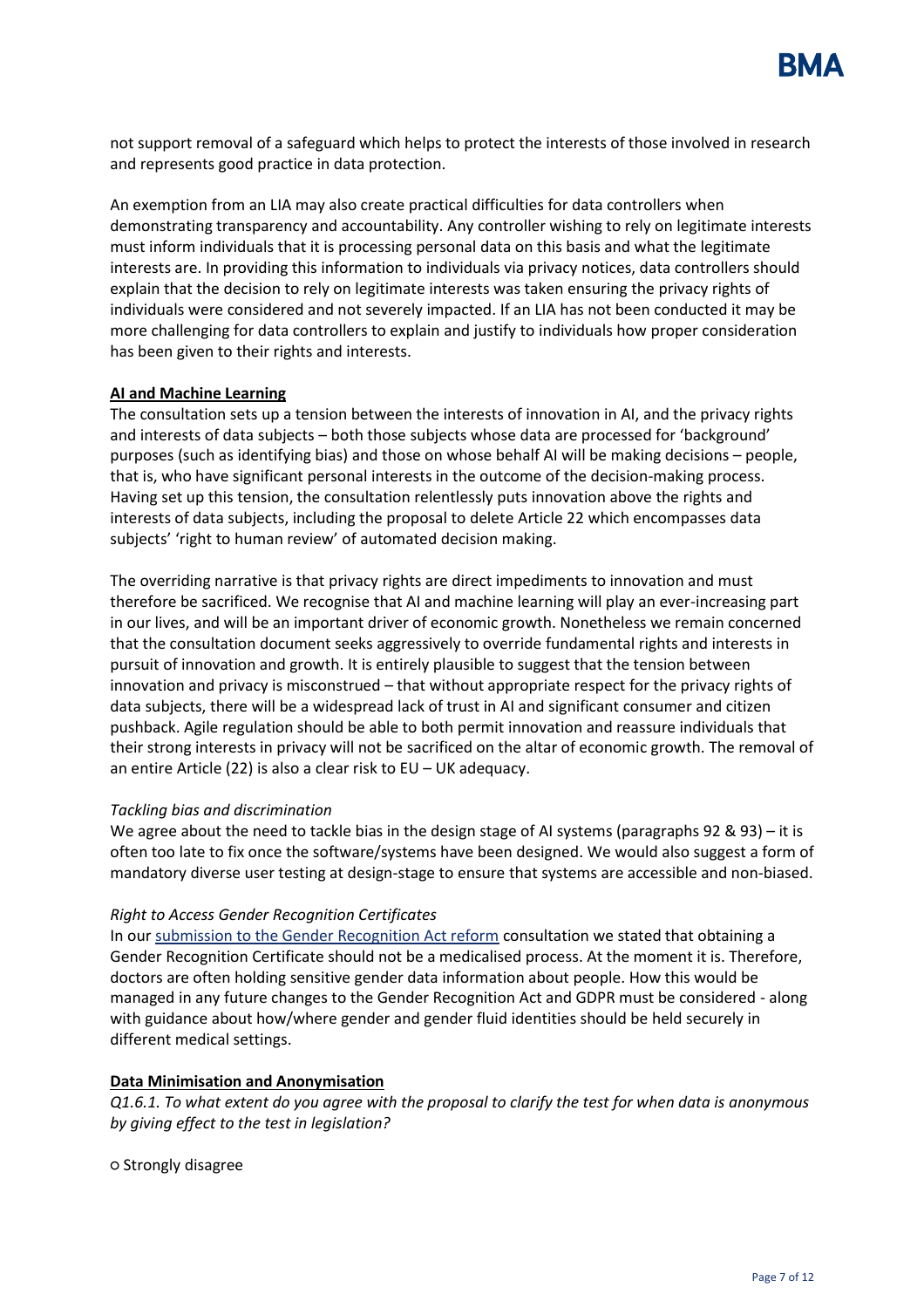

We do not agree that it would be helpful for legislation to clarify the test for anonymisation for two reasons. Firstly, in view of the extent and pace of technological change in the way data is processed, anonymisation is an evolving area which means the risks of reidentification and ability to link datasets are likely to increase over time. It would therefore seem unwise to create a statutory test which may become obsolete in the face of a continually changing technology.

Secondly, in our view, it would be more helpful to clarify the standards for rendering health data anonymous. It has long been the case that healthcare organisations are in an uncertain position about how to meet standards for anonymisation to ensure that, as far as reasonably practicable, information which has been rendered anonymous cannot re-identify individuals.

There is a need for detailed guidance which goes beyond the matter of the test for anonymisation and provides a set of standard tools which organisations can use to ensure good practice when rendering data anonymous. Legislation can only go so far in the detail it can provide – particularly cross-sector legislation such as UK GDPR. The ICO is best placed to provide this guidance. (The ICO's anonymisation guidance is currently being updated which we welcome).

Once the ICO's guidance on anonymisation is in place, there is a need for specific guidance to help healthcare organisations determine how the ICO's standards on anonymisation and pseudonymisation of personal data relate to confidential patient information. It would therefore be appropriate for the health service to develop its own guidance using the ICO's framework as the starting basis.

It would be helpful if guidance could include:

- clarity for organisations to help determine when the data they are processing is pseudonymous and when it is anonymous;
- how far the regulator would accept risks of re-identification;
- how the 'reasonable likelihood' of identification should be interpreted at a particular moment in time in a backdrop of technological change.

It is certainly a helpful step that the ICO intends to include a chapter titled *'How do we ensure anonymisation is effective?'* within its updated anonymisation guidance.

#### **Chapter 2: Reducing burdens on business and delivering better outcomes for people**

### **Reform of the accountability framework**

*Q2.2.1 To what extent do you agree with the following statement: The accountability framework as set out in current legislation should i) feature fewer prescriptive requirements, ii) be more flexible, iii) be more risk-based?*

#### ○ Strongly disagree

We support strong accountability safeguards to ensure individuals are not exposed to increased risks or adverse impacts of data processing. The consultation sets out proposals to remove and amend various requirements relating to accountability. As the consultation acknowledges, the accountability principle is recognised 'as a key building block of effective data protection regulation…' The proposed removal and dilution of accountability requirements therefore appears highly likely to result in lower standards of accountability required by organisations and protections for patients' health data in the UK. We do not support this approach and refer to previous comments about risks of undermining public trust in organisations which process health data and the loss of EU – UK adequacy.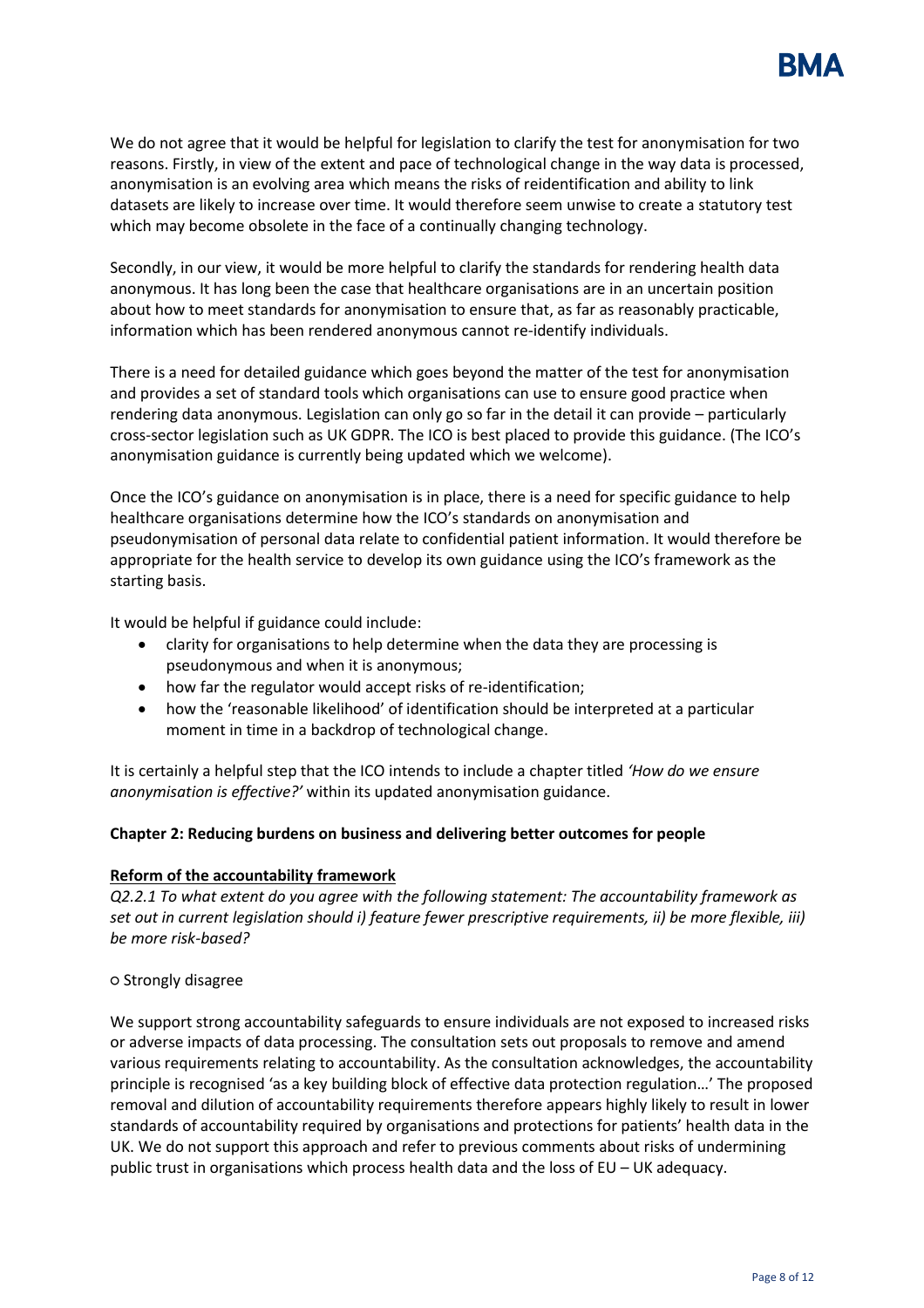

*Q.2.2.8. To what extent do you agree with the proposal to remove the requirement for organisations to undertake data protection impact assessments?* 

### ○ Strongly disagree

The government is proposing to remove the need for specific data protection impact assessments (DPIAs) which will be replaced by privacy management programmes. DPIAs are a core element of data controllers' demonstration of accountability. While the full implications of the loss of DPIAs in favour of privacy management programmes are unclear, we note the increased discretion for organisations on how to achieve compliance within the new accountability framework. We urge the government to ensure that this does not result in a reduction in emphasis on obligations to identify and minimise the data protection risks before organisations change data sharing systems or undertake a new data sharing project.

If properly conducted, DPIAs enable an organisation to:

- consider and mitigate privacy risks at the planning stage of a project rather than enacting changes further down the line which is likely to be more time consuming and resourceintensive
- more easily audit (or make available for audit) their data processing activities therefore increasing accountability
- develop a defined process for considering privacy risks rather than ad hoc assessments which can be inconsistent and more time consuming
- reduce the overall risk of a data breach with the associated financial and reputational losses
- provide evidence that risks to data were considered should there be a complaint and ICO investigation.

We suggest consideration of the added value a DPIA brings to an organisation and to ensure these benefits are not cast aside under the proposed new framework.

*Q.2.2.11. To what extent do you agree with the proposal to reduce the burden on organisations by removing the record keeping requirements under Article 30?* 

#### ○ Strongly disagree

Undertaking the data-mapping exercise required under Article 30 is an important part of data protection. Holding comprehensive records can also help organisations to adapt to changing legal and technological requirements, as well as societal expectations. The consultation acknowledges that: 'There are risks that removing the requirements under Article 30 could hinder effective enforcement and offer less regulatory protection to data subjects.' These are serious risks and we do not agree that they can be dismissed as 'minimal'. More information and assurance are needed to explain how these risks will be mitigated through use of the proposed personal data inventories.

# **Subject Access Requests**

Medical records are necessarily complex and often contain hundreds of pages. Our 2018 survey of GP practices revealed that the average SAR takes 74 minutes to respond to. This resource cost is well below the £450 and £600 limits under the Freedom of Information Act but given the numbers involved can cause an unacceptable strain for GP practices which are almost universally small to medium turnover businesses. Our survey revealed that all surgeries felt significant patient care resource was being diverted to servicing SARs.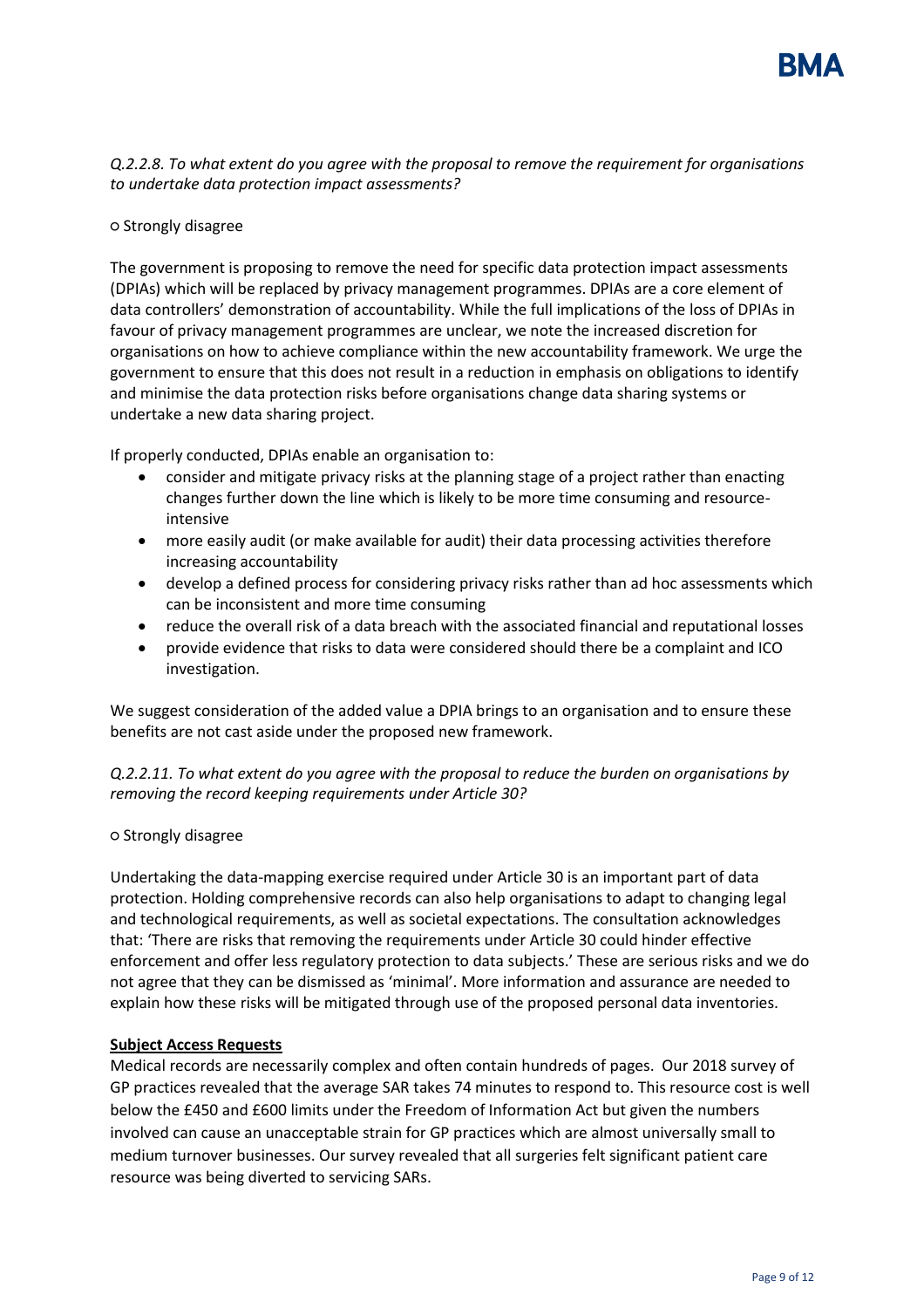

Increasingly patient records are held in electronic form only and there is a programme in England to digitise all NHS GP records including the historic paper records that had been scheduled to be completed by 2020 but has been delayed by the pandemic. Additionally, since 2019 patients have had online access to their records through NHS approved systems and from December 2021 it is planned that this access will expand. These systems are configured and specified by NHS Digital with input from the profession's representative body the Joint General Practitioners IT Committee.

The BMA believes that a digital approach to SARs would remove the burden currently carried by practices. In our view, this can be achieved via providing access to electronic medical records through an NHS approved app or online access. Where patients authorise a third party to make the SAR on their behalf, temporary access rights could be provided, though more system development work will need to be done to determine what form this takes. These access mechanisms would be free to patients.

A digital approach would not preclude SARs being made directly to the practice for those patients (or their authorised representatives) who:

- do not have internet access or a digital device; and/or
- wish to receive a paper or electronic copy from the practice.

In these cases, we believe a proportionate charge should be levied to enable the practice to recover its reasonable costs whilst a proportion of records remain in paper form only.

*Q2.3.1. Please share your views on the extent to which organisations find subject access requests time-consuming or costly to process. Please provide supporting evidence where possible, including:* 

# *○ What characteristics of the subject access requests might generate or elevate costs*

The issues for general practices are the copying of the historic paper records and the volume of paper produced when the electronic records are printed out. These issues present staff and resource costs. This is also a considerable burden in ecological terms.

*○ Whether vexatious subject access requests and/or repeat subject access requests from the same requester play a role* 

Vexatious and repeat SARs from different agencies on behalf the same subject is an issue where a dispute results from a practice advising multiple agencies that a fee will be charged for multiple SARs as per paragraph 3 of article 15 of GDPR. We know that this is an issue for some practices.

*○ Whether it is clear what kind of information does and does not fall within scope when responding to a subject access request* 

This is relatively clear to NHS practices.

*Q2.3.3. To what extent do you agree that introducing a cost limit and amending the threshold for response, akin to the Freedom of Information regime (detailed in the section on subject access requests), would help to alleviate potential costs (time and resource) in responding to these requests?*

o Strongly agree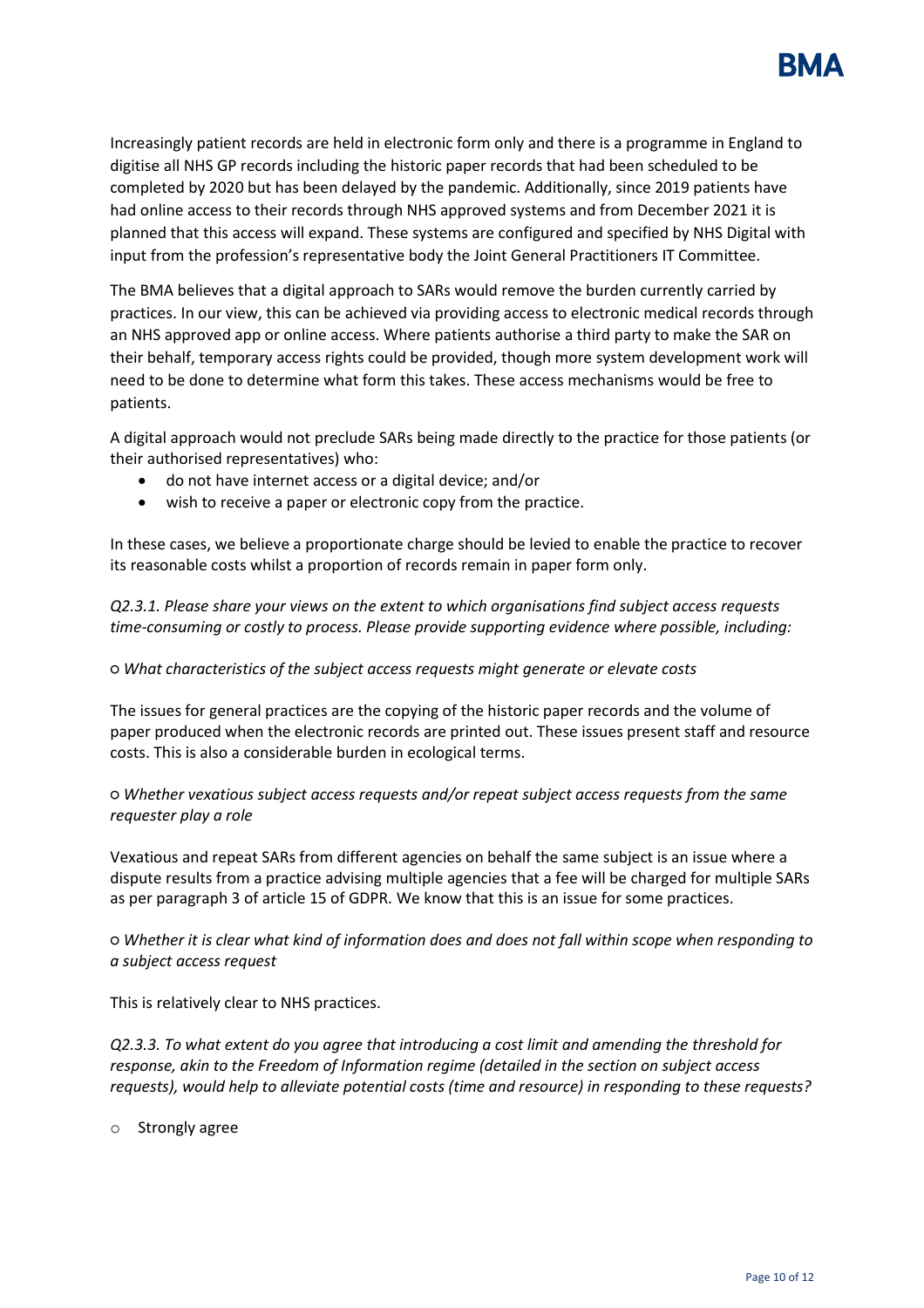

Please see the above introductory section. The BMA believes patients should have digital access to their medical record via NHS approved apps (or other online access method). This should be at no cost and will be minimal burden to the practice when complying with SAR responsibilities.

SARs made directly to the practice outside of the digital process should attract a fee according to the volume of data being provided and the staff time and resource being utilised. The sliding scale should aim to represent a "costs recovery".

*Please explain your answer, and provide supporting evidence where possible, including on*

*○ What a reasonable cost limit would look like, and whether a different (ie. sliding scale) threshold depending on the size (based on number of employees and/or turnover, for example) would be advantageous* 

We would suggest for SARs produced by the practice the minimum fee should be £50.

*Q2.3.4. To what extent do you agree with the following statement: 'There is a case for re-introducing a small nominal fee for processing subject access requests (akin to the approach in the Data Protection Act 1998)'?* 

o Strongly agree

*Please explain your answer, and provide supporting evidence where possible, including what a reasonable level of the fee would be, and which safeguards should apply.* 

See above

*Q2.3.5. Are there any alternative options you would consider to reduce the costs and time taken to respond to subject access requests?*

o Yes

*Please explain your answer, and provide supporting evidence where possible.*

As described above, establish a digital first process for SARs when access to medical records is sought. We would be happy to participate in discussions as to how this could be achieved.

# **Chapter 4: Delivering better public services**

# **Use of personal data in the Coivd-19 pandemic**

*Q4.3.1 To what extent do you agree with the following statement: Private companies, organisations and individuals who have been asked to process personal data on behalf of a public body should be permitted to rely on that body's lawful ground for processing the data under Article 6(1)(e) of the UK GDPR?*

**○** Strongly disagree

We do not agree with the premise that private companies do not have to reflect on whether processing data instructed by a public body is lawful for them to undertake, and do not have to reflect on whether it is lawful for them to disclose personal data to a public body when asked. The approach in the consultation appears to be that all private companies can 'piggy-back' on the public